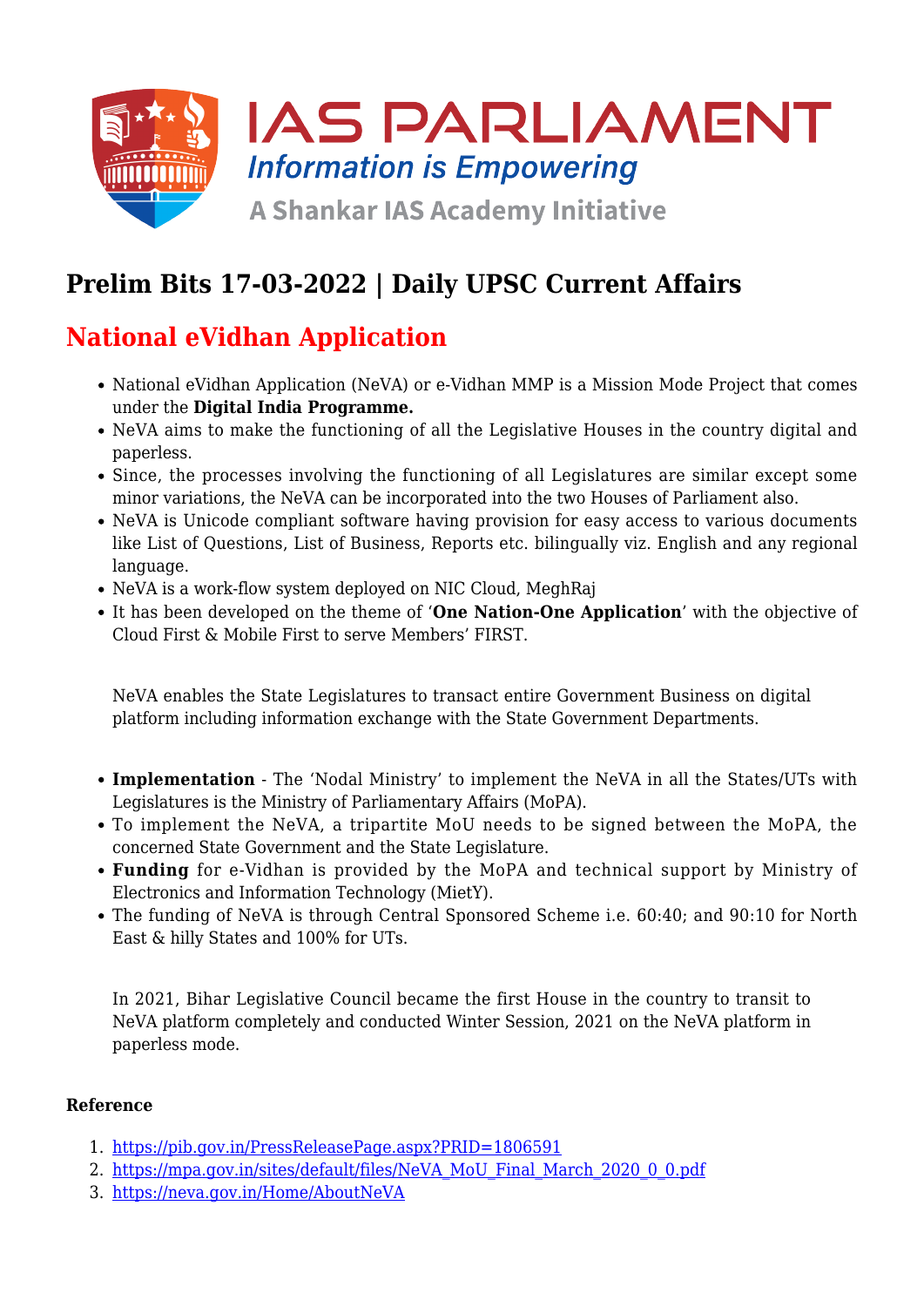# **Daylight Saving Time**

*The United States Senate unanimously passed a law making daylight saving time (DST) permanent, scrapping the biannual practice of putting clocks forward and back coinciding with the arrival and departure of winter.*

In 2019, the European Parliament voted to scrap the custom, but later paused its coming into effect, which was scheduled for 2021.

- Daylight Saving Time (DST) involves resetting clocks ahead by an hour in spring, and behind by an hour in autumn.
- Those in favour of DST argue that it means a longer evening daytime.
- Individuals will complete their daily work routines an hour earlier, and that extra hour of daylight is supposed to mean a lower consumption of energy.
- **History** A group of Canadians in Port Arthur (Ontario) were the first to adopt the DST practice in 1908. Other parts of Canada followed suit.
- In 1916, during World War I, Germany and Austria introduced DST to minimise the use of artificial lighting. It gradually caught on in many countries.
- **Usage** In the EU, clocks in the 28 member states move forward on the last Sunday in March and fall back on the last Sunday in October.
- In the US, they follow the DST concept of 'Spring Forward, Fall Back'.
- Spring forward (turn clocks ahead and lose an hour) will happen on the second Sunday in March (at 2:00 A.M.) and fall back (turn clocks back and gain an hour) on the first Sunday in November (at 2:00 A.M.).
- Currently, DST is followed by some **70 countries** twice a year. **India does not follow** Daylight Saving Time.
- **Problems** A study has calculated that one hour of lost sleep due to DST in the US increases the fatal crash rate by 5.4% to 7.6% for 6 days following the transition.
- Other studies found a higher rate of workplace injuries after the switch, leading to,
	- 1. Lost days of work;
	- 2. A slight drop in stock market performance;
	- 3. Health problems as a result of disruption of the circadian rhythm (body clock) and
	- 4. Even longer sentences ordered by judges deprived of sleep.

### **Reference**

- 1. [https://indianexpress.com/article/explained/everyday-explainers/what-is-daylight-saving-time-w](https://indianexpress.com/article/explained/everyday-explainers/what-is-daylight-saving-time-which-us-senate-voted-scrap-7822839/) [hich-us-senate-voted-scrap-7822839/](https://indianexpress.com/article/explained/everyday-explainers/what-is-daylight-saving-time-which-us-senate-voted-scrap-7822839/)
- 2. [https://www.dailyo.in/variety/what-is-daylight-saving-time/story/1/3558html](https://www.dailyo.in/variety/what-is-daylight-saving-time/story/1/35582.html)
- 3. [https://www.almanac.com/content/when-daylight-saving-time#:~:text=Today%2C%20most%2](https://www.almanac.com/content/when-daylight-saving-time#:~:text=Today%2C%20most%20Americans%20spring%20forward,with%20our%20Sunrise%2Fset%20Calculator) [0Americans%20spring%20forward,with%20our%20Sunrise%2Fset%20Calculator](https://www.almanac.com/content/when-daylight-saving-time#:~:text=Today%2C%20most%20Americans%20spring%20forward,with%20our%20Sunrise%2Fset%20Calculator).

## **Aluminium**

*The Indian Railways (IR) plans to use Aluminium to produce body coaches in the new generation energy efficient Vande Bharat Train sets.*

- Aluminium (Al) is a highly electropositive metal with the atomic number of 13.
- Among metals, aluminium is the most abundant. It is the third most abundant element in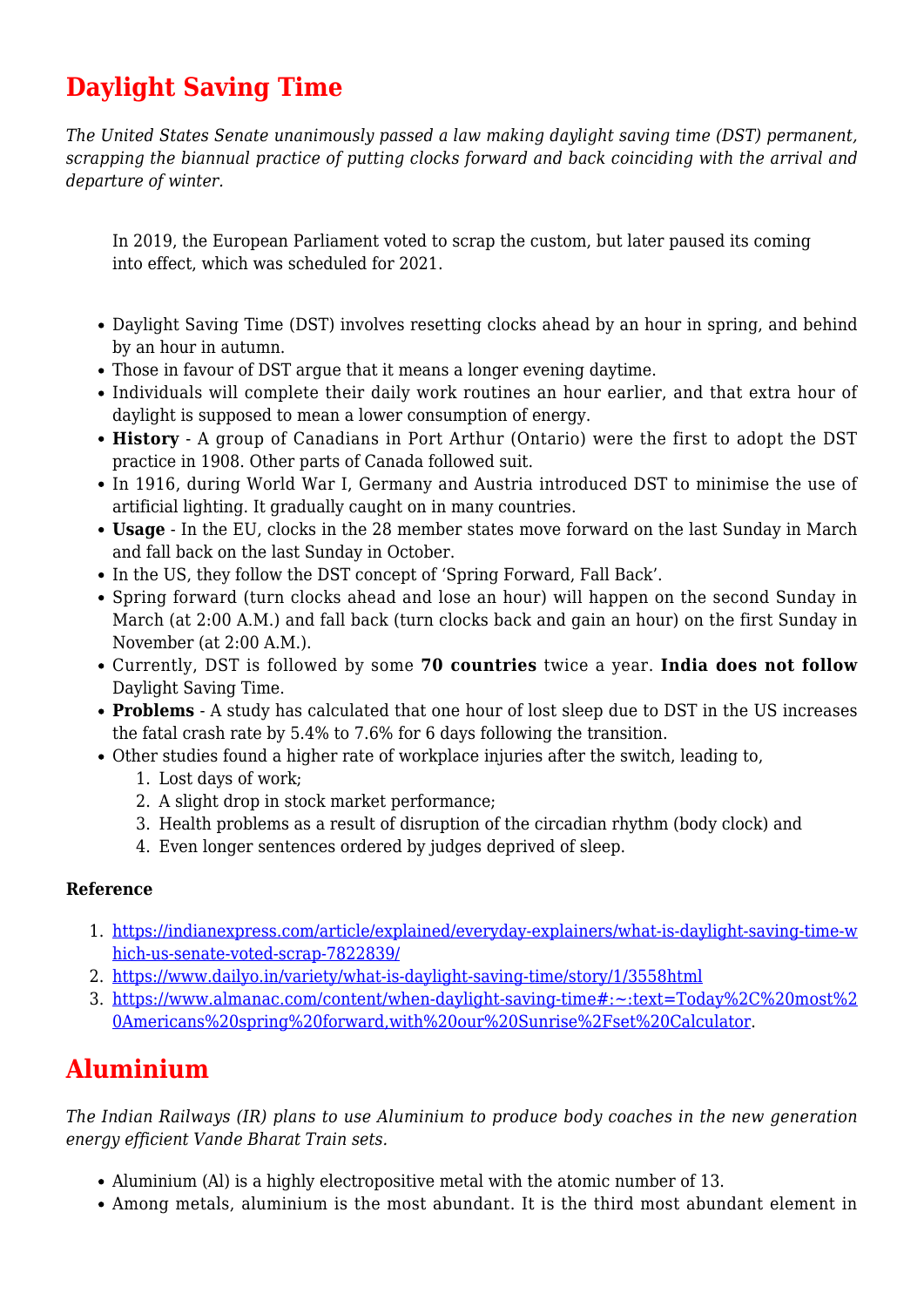earth's crust (8.3% approx. by weight).

- It is a major component of many igneous minerals like mica and clays.
- **Properties** Even though Aluminium is a metal, it shows many chemical similarities to boron, a non-metal.
- It has high tensile strength, high electrical and thermal conductivity.
- **Extraction** For the purpose of extraction, Bauxite (Al2O3. 2H2O) and Cryolite (Na3AlF6) are chosen for aluminium.
- From bauxite ore, aluminium is extracted using **leaching**.
- In India, bauxite mining sites are located in Orissa (the largest bauxite producer), Jharkhand, Maharashtra, Chhattisgarh, Madhya Pradesh, etc.
- Aluminium industry is the 2nd most important industry after the iron and steel industry.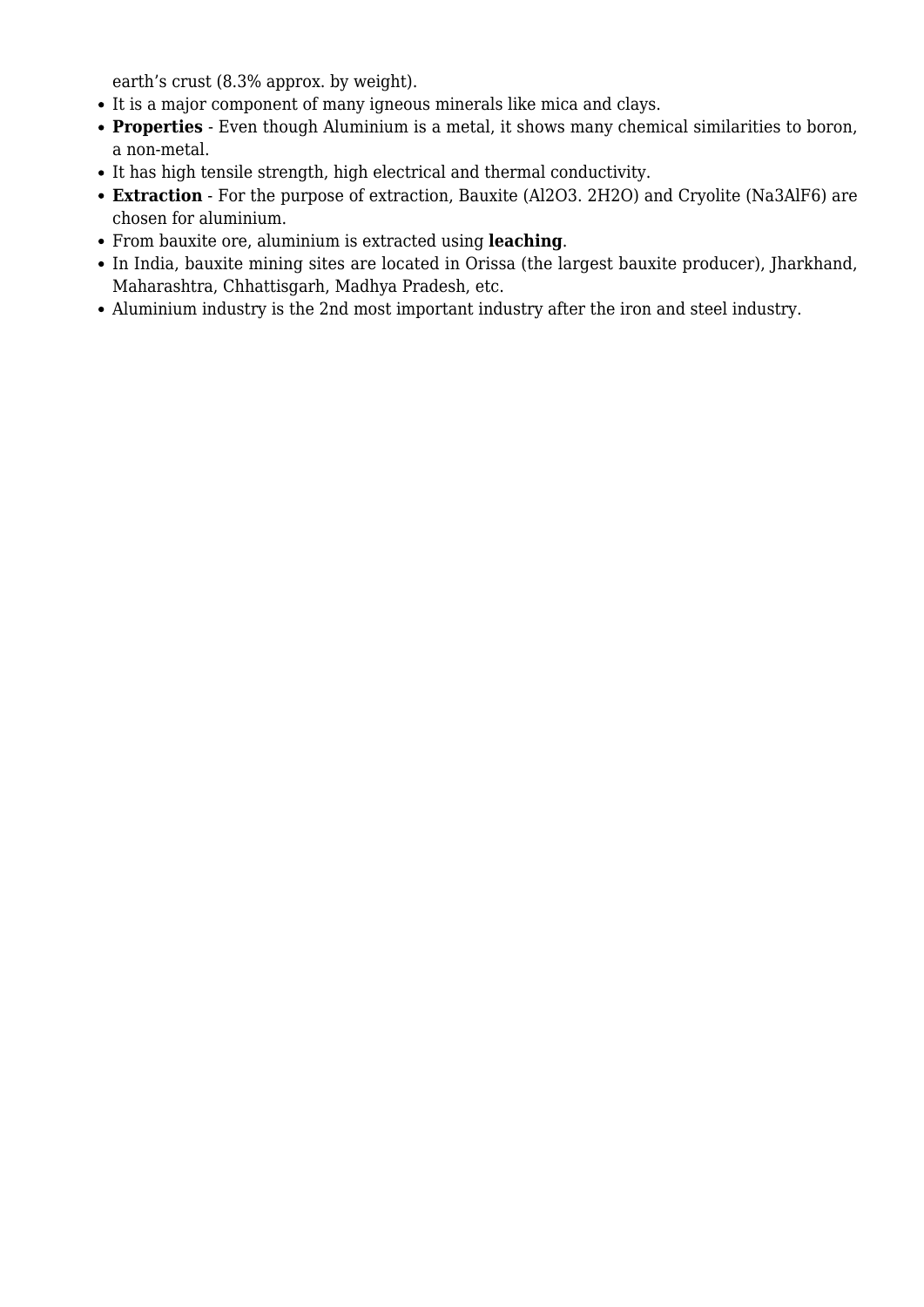

## **Anodising**

- Anodising is a process of forming a thick oxide layer of aluminium. Aluminium develops a thin oxide layer when exposed to air.
- This aluminium oxide coat makes it resistant to further corrosion.
- Resistance can be improved further by making the oxide layer thicker.
- During anodising, a clean aluminium article is made the anode and is electrolysed with dilute sulphuric acid. The oxygen gas evolved at the anode reacts with aluminium to make a thicker protective oxide layer.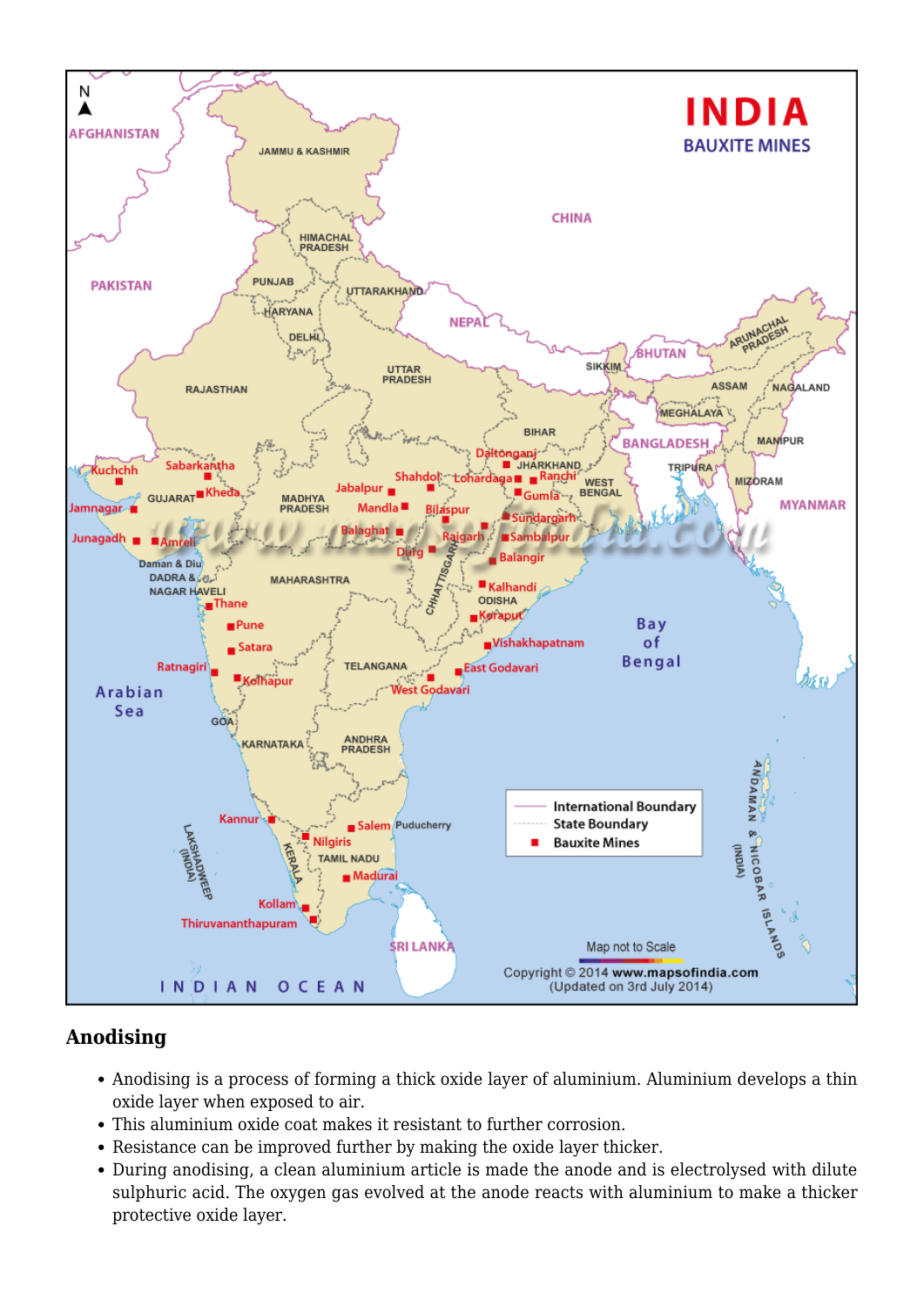### **Reference**

- 1. <https://pib.gov.in/PressReleasePage.aspx?PRID=1806615>
- 2. <https://ncert.nic.in/ncerts/l/jesc103.pdf>
- 3. <https://ncert.nic.in/ncerts/l/lech106.pdf>
- 4. [https://ncert.nic.in/ncerts/l/kech20pdf](https://ncert.nic.in/ncerts/l/kech204.pdf)

## **State of India's Environment 2022**

*The Union Environment Minister has released the Centre for Science and Environment and Down To Earth's 9th Annual report named 'State of India's Environment 2022'.*

- This report is the country's most authoritative statement on the developments in the environment and related sectors.
- Food systems refer to the complete process ranging from food production and consumption to its distribution and disposal.
- Food practices of human beings account for 21-37% of the total volume of greenhouse gases (GHG) emitted every year due to human activities*.*
- **Findings** The report has found that the emissions from the global food system alone will contribute enough GHGs for global warming to exceed 1.5˚C over pre-industrial levels, the limit set by the Paris Agreement.
- Human food systems across the world emit more than transportation (14% of global GHG emissions) and energy use in buildings (16%).
- Emissions from food practices are almost as much as industry (21%) and electricity production (25%).
- Plants remove carbon dioxide from the atmosphere through photosynthesis, but they release ample gas when decomposing.
- Reducing land-use change and conversion of natural habitat alone could lower emissions by 4.6 gigatonnes of carbon dioxide equivalent (GtCO2e), according to a 2020 UNEP assessment.

The EAT-Lancet Commission on Food, Planet and Health has set global targets for food systems that are environmentally sustainable and benefit human health.

- The EAT-Lancet commission has proposed a Planetary Health Diet that could reduce urban emissions by 60% in 10 years.
- But, the most affordable of the Commission's 'planetary health diet' exceeds the household per capita income of 1.58 billion people.
- There are fears that this focus on plant-based diets might prompt other emitters to shirk responsibility and put the onus of reducing emissions on the individual.

### **Reference**

- 1. [https://www.downtoearth.org.in/news/agriculture/global-food-systems-emissions-alone-can-cau](https://www.downtoearth.org.in/news/agriculture/global-food-systems-emissions-alone-can-cause-global-warming-to-exceed-1-5-c-cse-report-81791) [se-global-warming-to-exceed-1-5-c-cse-report-81791](https://www.downtoearth.org.in/news/agriculture/global-food-systems-emissions-alone-can-cause-global-warming-to-exceed-1-5-c-cse-report-81791)
- 2. [https://www.cseindia.org/cse-and-down-to-earth-s-annual-state-of-india-s-environment-2022-re](https://www.cseindia.org/cse-and-down-to-earth-s-annual-state-of-india-s-environment-2022-report-released-by-union-environment-minister-bhupender-yadav-11180) [port-released-by-union-environment-minister-bhupender-yadav-11180](https://www.cseindia.org/cse-and-down-to-earth-s-annual-state-of-india-s-environment-2022-report-released-by-union-environment-minister-bhupender-yadav-11180)
- 3. <https://www.downtoearth.org.in/reviews/state-of-india-s-environment-2022-80446>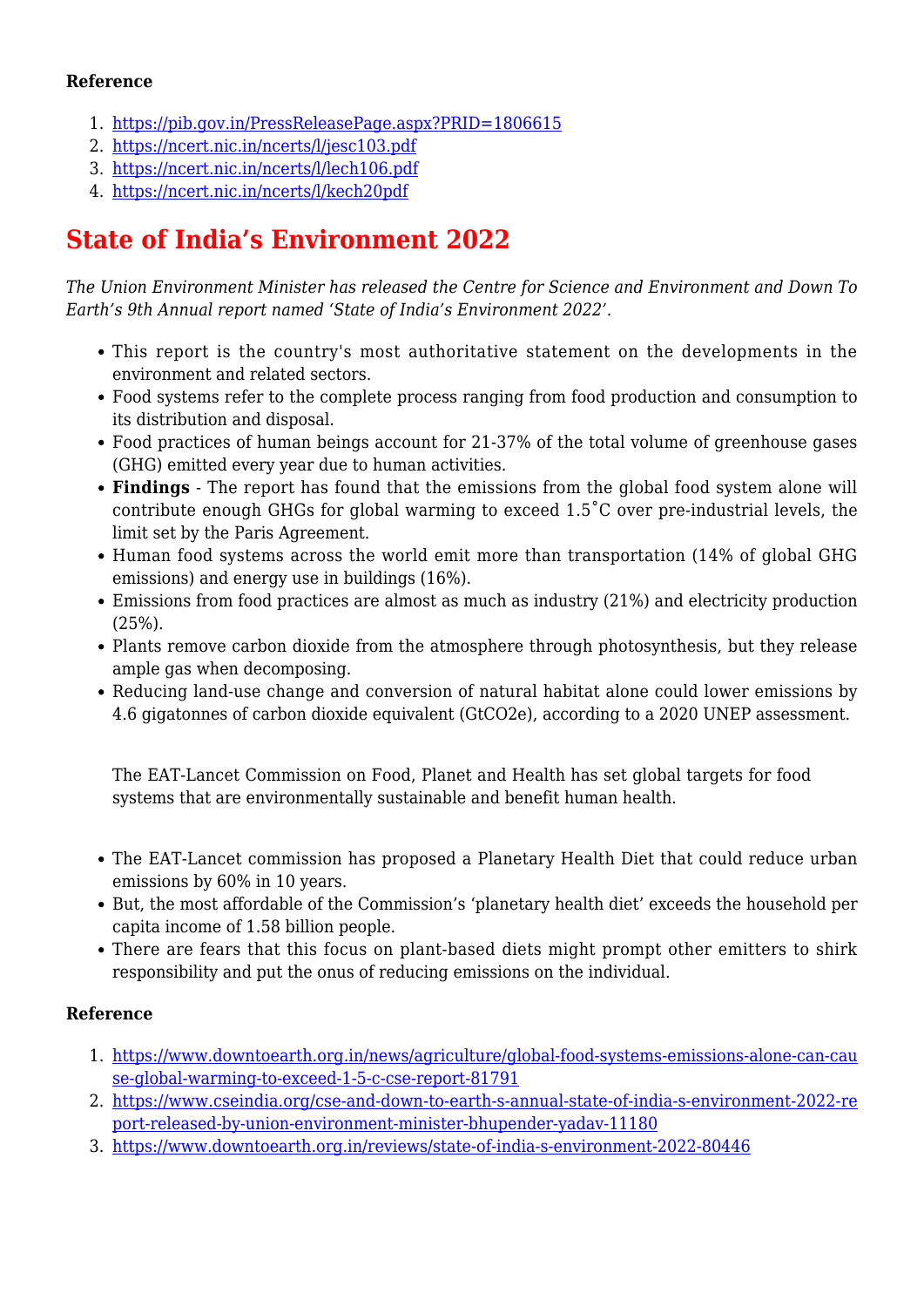# **Over-dependence on Three Crops**

- The UN Food and Agriculture Organization (FAO) says that around three-fourths of the food humans consume globally comes from just 12 plant and five animal sources.
- Further, just three crops **wheat, rice and corn**  account for 51% of the calories included in the diet.
- It is estimated that the gross global production of all cereals in 2021-22 will be 2,800 million tonnes, 12.1 million tonnes more than in 2020-21.
- Of the total global cereal production, maize accounts for 42.5%, wheat 27.7% and rice 18.5% (around 89% of the total).
- **Wheat** The European Union accounts for 18% of the total global wheat production, China accounts for 17%, India 14%.
- However, Russia is the world's largest wheat exporter.
- **Rice** China (24%), India (19%), Bangladesh (7%), Indonesia (6%) and Vietnam (5%) top the world in production.
- India is the world's largest rice exporter.
- **Maize** The US, China and Brazil account for 32%, 22% and 10%, respectively, of the world's total maize production.
- The US is the largest exporter of maize.

Over-dependence on wheat, maize and rice threatens the future of wildlife survival and global food security.

- **Impacts on wildlife** Wildlife populations have declined by 60% since 1970 due to global agricultural trends.
- Repeated planting of the same crop on the same land area leads to depletion of soil nutrients.
- Successive crop generations then require excessive use of fertilisers and pesticides, which are detrimental to the environment and the consumers of the crops.
- **Impacts on global food security** These three crops threaten the world's food security, by destroying the global agricultural biodiversity.
- Dependence of just a few crops leaves the vulnerable to disaster in the face of famines, plant diseases, pest infestation, climate change or any other unforeseen event.
- Rising popularity of these three crops is homogenising human diet. Soon, there will be no region that is not dependent on either of these crops.
- **Suggestion** In order to ensure adequate food security for the future, we need to adapt our agricultural practices according to,
	- 1. The principles of environmental protection and
	- 2. The socio-cultural objectives of physical, intellectual, moral, emotional and psychological development.
- We can once again try to find and reintroduce some forgotten nutrient-rich plants to the ecosystem in order to reduce the food dependence.

### **Reference**

[https://www.downtoearth.org.in/news/food/three-crops-rule-the-world-what-it-means-for-the-planet-s](https://www.downtoearth.org.in/news/food/three-crops-rule-the-world-what-it-means-for-the-planet-s-wildlife-81781)[wildlife-81781](https://www.downtoearth.org.in/news/food/three-crops-rule-the-world-what-it-means-for-the-planet-s-wildlife-81781)